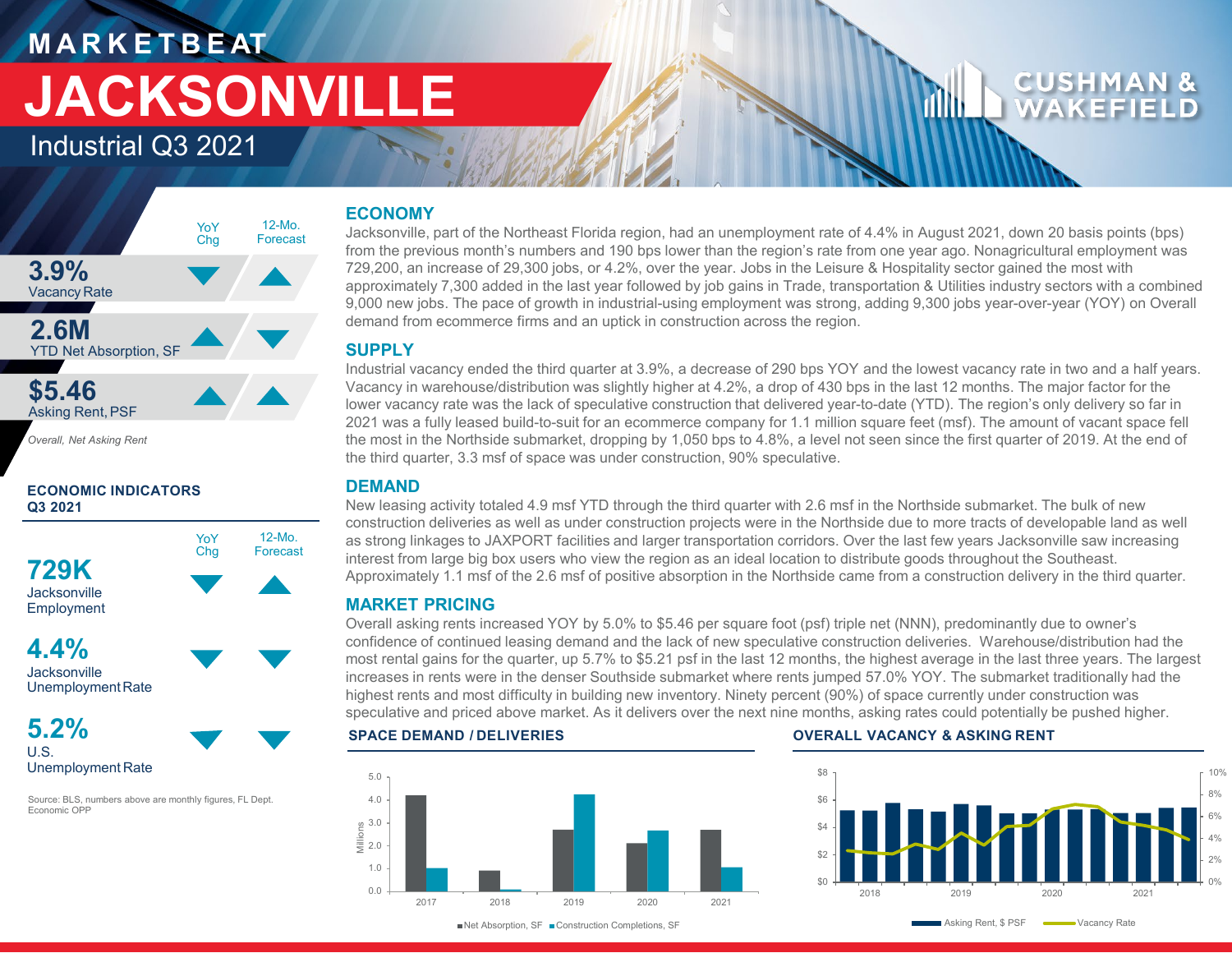# **M A R K E T B E AT** Industrial Q3 2021 **JACKSONVILLE**

### **MARKET STATISTICS**

| <b>SUBMARKET</b>        | <b>INVENTORY</b><br>(SF) | <b>OVERALL VACANT</b><br>(SF) | <b>OVERALL</b><br><b>VACANCY RATE</b> | <b>CURRENT QTR</b><br><b>OVERALL NET</b><br><b>ABSORPTION (SF)</b> | <b>YTD OVERALL</b><br><b>NET ABSORPTION</b><br>(SF) | <b>UNDER CNSTR</b><br>(SF) | <b>CONSTR</b><br><b>COMPLETIONS</b><br>(SF) | <b>OVERALL</b><br><b>WEIGHTED AVG</b><br><b>NET RENT (MF)</b> | <b>OVERALL</b><br><b>WEIGHTED AVG</b><br><b>NET RENT (OS)</b> | <b>OVERALL</b><br><b>WEIGHTED AVG</b><br><b>NET RENT (W/D)</b> |
|-------------------------|--------------------------|-------------------------------|---------------------------------------|--------------------------------------------------------------------|-----------------------------------------------------|----------------------------|---------------------------------------------|---------------------------------------------------------------|---------------------------------------------------------------|----------------------------------------------------------------|
| <b>Beaches</b>          | 523.634                  |                               | $0.0\%$                               |                                                                    | 46,000                                              |                            |                                             | N/A                                                           | N/A                                                           | N/A                                                            |
| Downtown                | 5,800,093                | 77,692                        | 1.3%                                  |                                                                    |                                                     |                            |                                             | \$4.53                                                        | N/A                                                           | N/A                                                            |
| Northside               | 25,282,988               | 1,208,066                     | 4.8%                                  | 2,170,103                                                          | 2,657,142                                           | 2,086,025                  | 1,063,225                                   | N/A                                                           | N/A                                                           | \$4.62                                                         |
| Orange Park/Clay County | 1,505,711                | 130,146                       | 8.6%                                  |                                                                    |                                                     |                            |                                             | N/A                                                           | N/A                                                           | N/A                                                            |
| Southside               | 18,816,089               | 848,101                       | 4.5%                                  | $-53.420$                                                          | 116.129                                             | 85,000                     |                                             | \$5.90                                                        | \$11.06                                                       | \$10.17                                                        |
| St. Johns County        | .269.577                 | 1,890                         | 0.2%                                  | 1,890                                                              |                                                     |                            |                                             | N/A                                                           | N/A                                                           | \$10.95                                                        |
| Westside                | 46,457,533               | 1,576,733                     | 3.4%                                  | $-166.275$                                                         | $-226.478$                                          | 1.111.266                  |                                             | \$4.00                                                        | \$10.47                                                       | \$4.39                                                         |
| <b>TOTALS</b>           | 99,655,625               | 3,842,628                     | 3.9%                                  | 1,952,298                                                          | 2,592,793                                           | 3,282,291                  | 1,063,225                                   | \$4.57                                                        | \$10.98                                                       | \$5.21                                                         |

*\*Rental rates reflect weighted net asking \$psf/year* MF = Manufacturing OS = Office Service/Flex W/D = Warehouse/Distribution

### **KEY LEASE TRANSACTIONS Q3 2021**

| <b>PROPERTY</b>                | <b>SUBMARKET</b> | <b>TENANT</b>                  | <b>RSF</b> | <b>TYPE</b> |
|--------------------------------|------------------|--------------------------------|------------|-------------|
| 13398 International Parkway    | Northside        | Coach                          | 193.324    | Renewal     |
| 3600 Port Jacksonville Parkway | Northside        | The New IEM Power Systems, LLC | 186.652    | <b>New</b>  |
| 3509 Port Jacksonville Parkway | Northside        | Chep USA                       | 180,316    | Renewal     |
| 1501 Haines Street             | Northbank        | Manezz Holdings                | 146,585    | <b>New</b>  |

*\*Renewals are not including in Leasing Activity*

### **KEY SALE TRANSACTIONS Q3 2021**

| <b>PROPERTY</b>                | <b>SUBMARKET</b> | <b>SELLER / BUYER</b>                          | SF         | <b>PRICE/S PSF</b> |
|--------------------------------|------------------|------------------------------------------------|------------|--------------------|
| Portfolio Deal - 4 Properties  | Westside         | Blackstone   Hartz Mountain Industries         | 12,862,366 | N/A I N/A          |
| 10501 Cold Storage Rd - Bldg B | Northside        | VanTrust Real Estate   Hawksbay LLC            | 552,720    | \$50.8M   \$92     |
| Portfolio Deal - 2 Properties  | Westside         | Easton, Sanderson and Company   Graham Capital | 346,000    | N/A I N/A          |
| 3811 University Boulevard W    | Southside        | Three Jacks Associates   IWH Capital LLC       | 171.126    | \$8.6M   \$50      |